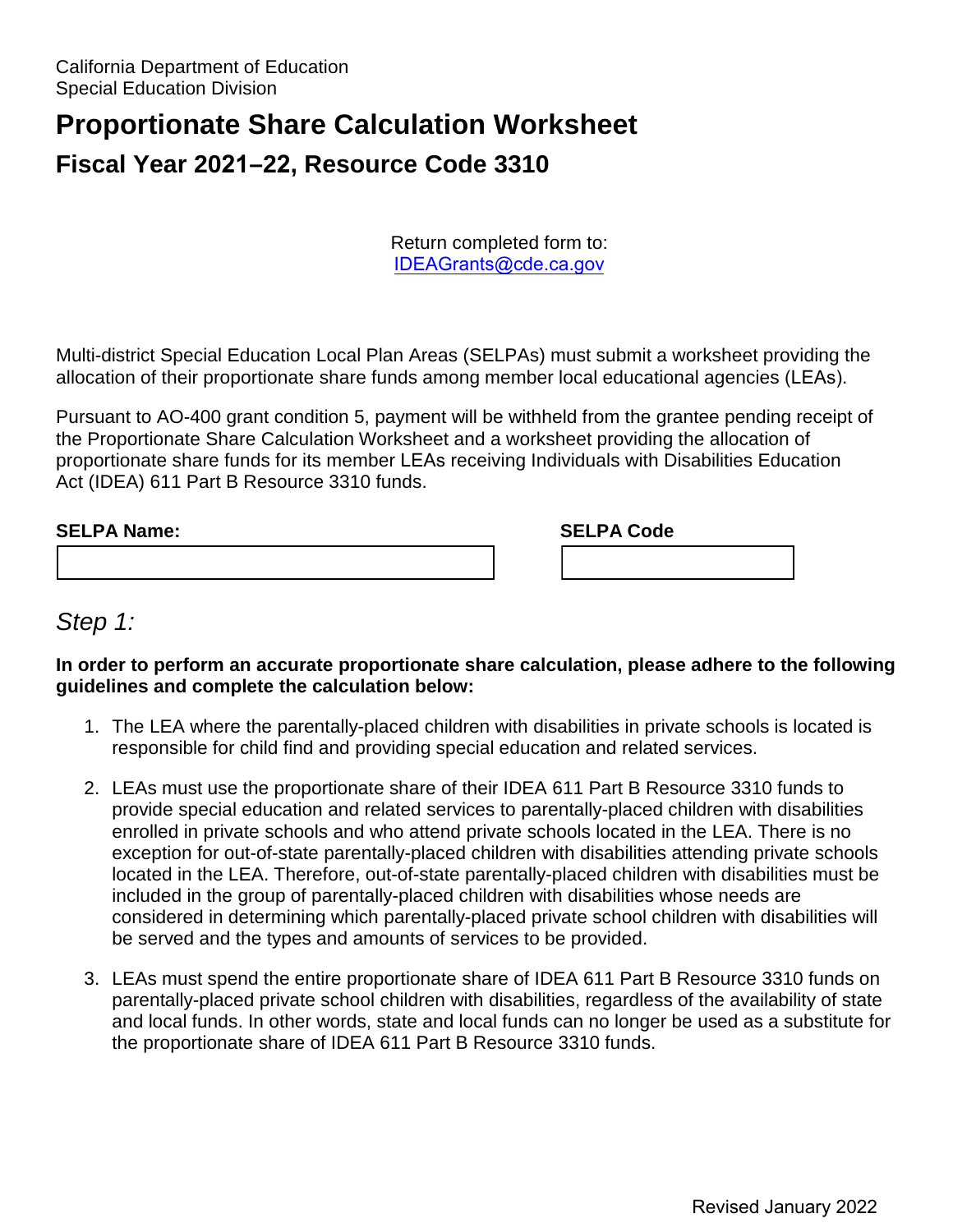# *Step 2:*

### **Proportionate Share Calculation of IDEA Funding using the California Longitudinal Pupil Achievement Data System (CALPADS) Codes as indicated in the items below:**

|  |  |  | Note: Item C will auto-sum Items A and B |  |  |
|--|--|--|------------------------------------------|--|--|
|--|--|--|------------------------------------------|--|--|

| <b>ITEM</b>                                                                                                                                                                                                                                                                                                                                                                                                                                                                                                                                                                                                                                                                                                                                                                                                                                                                                                                                                                                                               | <b>CHILD COUNT</b> |
|---------------------------------------------------------------------------------------------------------------------------------------------------------------------------------------------------------------------------------------------------------------------------------------------------------------------------------------------------------------------------------------------------------------------------------------------------------------------------------------------------------------------------------------------------------------------------------------------------------------------------------------------------------------------------------------------------------------------------------------------------------------------------------------------------------------------------------------------------------------------------------------------------------------------------------------------------------------------------------------------------------------------------|--------------------|
| A. Indicate the CALPADS total child count for Code 100 Individualized<br>Education Program (IEP) children who are IDEA-eligible children with<br>disabilities with an IEP and enrolled in the SELPA's member LEAs,<br>between the ages of 3 and 21, reported on the CALPADS Census Day<br>October 7, 2020, child count.                                                                                                                                                                                                                                                                                                                                                                                                                                                                                                                                                                                                                                                                                                   |                    |
| <b>B.</b> Indicate the CALPADS total child count for Code 200 and/or Code 700<br>children who are IDEA-eligible parentally-placed children with<br>disabilities, enrolled in elementary or secondary private schools within<br>the SELPA's member LEA's boundaries, between the ages of 3 and 21,<br>and reported on the CALPADS End-of-Year 4 (EOY4) submission for<br>the 2020-21 school year, child count. Include children receiving services<br>and children identified but not receiving services through a Service<br>Plan: Code 200: Individual Service Plan (ISP); or Code 700: Eligible: no<br>IEP, Individualized Family Service Plan (IFSP), or ISP, parentally-<br>placed in private school (student does not need services to be provided<br>using proportionate share or parent declines offer of services to be<br>provided via proportionate share). If the SELPA's members LEA Item<br>B child count is zero, then the grantee must complete and submit a<br>copy of the Proportionate Share Assurance. |                    |
| <b>C.</b> Combine Items A and B child count for the total child count of IDEA-<br>eligible children with disabilities with an IEP and enrolled in the<br>SELPA's member LEAs and children who are IDEA-eligible parentally-<br>placed children with disabilities enrolled in elementary or secondary<br>private schools within the LEA's boundaries, between the ages of 3 and<br>21.                                                                                                                                                                                                                                                                                                                                                                                                                                                                                                                                                                                                                                     | $\Omega$           |

| ITEM                                                           | <b>GRANT AMOUNT</b> |
|----------------------------------------------------------------|---------------------|
| D. SELPA's 2021-22 IDEA 611 Part B Resource 3310 Grant Amount: |                     |

**Clear**